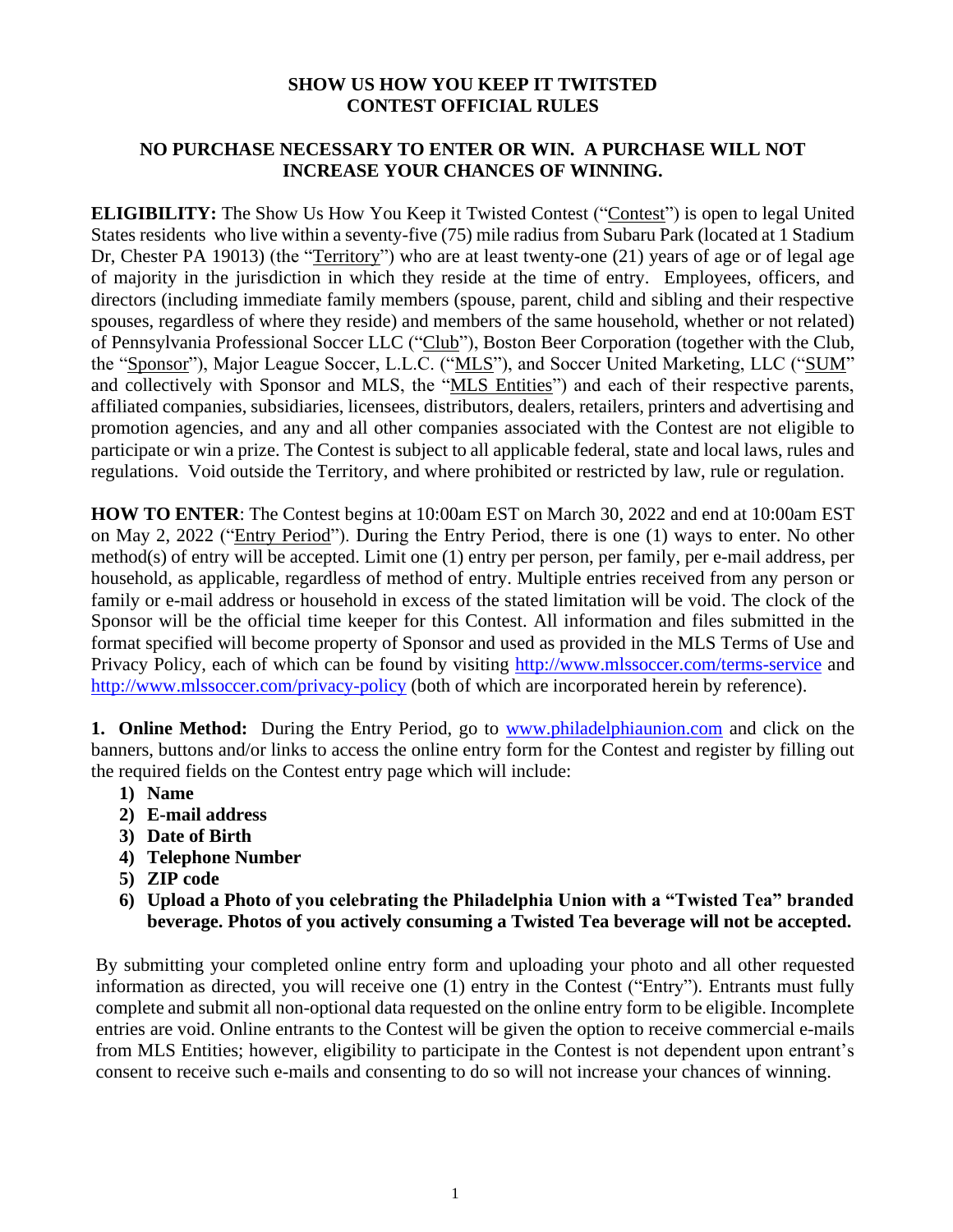Proof of submission is not considered proof of delivery to or receipt of such entry. Furthermore, Sponsor shall have no liability for any entry that is lost, intercepted or not received by the Sponsor.

This Contest is in no way sponsored, endorsed or administered by, or associated with, Facebook, Twitter or Instagram. You are providing your information to Sponsor and not to Facebook, Twitter or Instagram*.* 

Each entry must meet the following "**Entry Requirements**" (any Entry that, in Sponsor's sole and absolute discretion, violates the following criteria will be disqualified):

- Entrant must be the rightful owner of the Entry included with the entry or must have the rights, title and interest necessary to utilize the Entry for the Contest in compliance with these Official Rules;
- Entrant must be the rightful owner of the e-mail address associated with the entry and Entry;
- Entry must NOT contain any material that infringes or violates any right of a third party including copyright, patent, trademark, trade secret or other proprietary rights, other than those relating to the MLS Entities. For example, Entry should NOT contain reference to sports team logos, celebrities, names or logos of businesses, music or lyrics, or clips from television shows or movies, other than those related to the MLS Entities;
- Entry must NOT include third parties/people, who have not expressly authorized in writing the entrant to feature their name, image, likeness or voice in the Entry or otherwise use such name, image, likeness or voice in accordance with these Official Rules (if applicable, any selected winner may be required to verify such authorization in the form of a release);
- Entry must NOT contain subject matter which is, or could be considered, in the sole discretion of the Contest Entities, obscene, pornographic, violent (e.g., relating to murder, the sales of weapons, cruelty, abuse, etc.), defamatory, libelous, discriminatory (based on race, sex, religion, natural origin, physical disability, sexual orientation or age), illegal (e.g., illegal gambling, underage drinking, substance abuse, computer hacking, etc.), offensive, threatening, profane, hateful, degrading, harassing, or otherwise unlawful, tortious or objectionable;
- Entry must NOT contain any content that promotes any particular political agenda or message;
- Entry must NOT contain any personal identification, such as personal names or e-mail addresses;
- Entry must NOT communicate messages or images inconsistent with the positive images and/or goodwill to which Sponsor wishes to associate;
- Entry must NOT violate any law, rules, or regulation;
- Entry must NOT contain or reference any names, products or services of any company or entity, or promotes any brand, product or service of any company or entity, excepting those of Sponsor;
- Entry must NOT contain materials embodying the names, likenesses, voices, or other indicia identifying any person, including, without limitation, celebrities and/or other public or private figures, living or dead, without permission;
- Entry must NOT contain look-alikes of celebrities or other public or private figures, living or dead;
- Entry must NOT communicate messages or images inconsistent with the positive images and/or good will to which we wish to associate or otherwise contains content which Sponsor in its sole discretion decide is inappropriate or objectionable;
- Entry must NOT contain any content that is protected by copyright (without the express prior written consent of the owner of such right), including any music that is not entirely original to and owned by the entrant or include any recognizable locations or include names and/or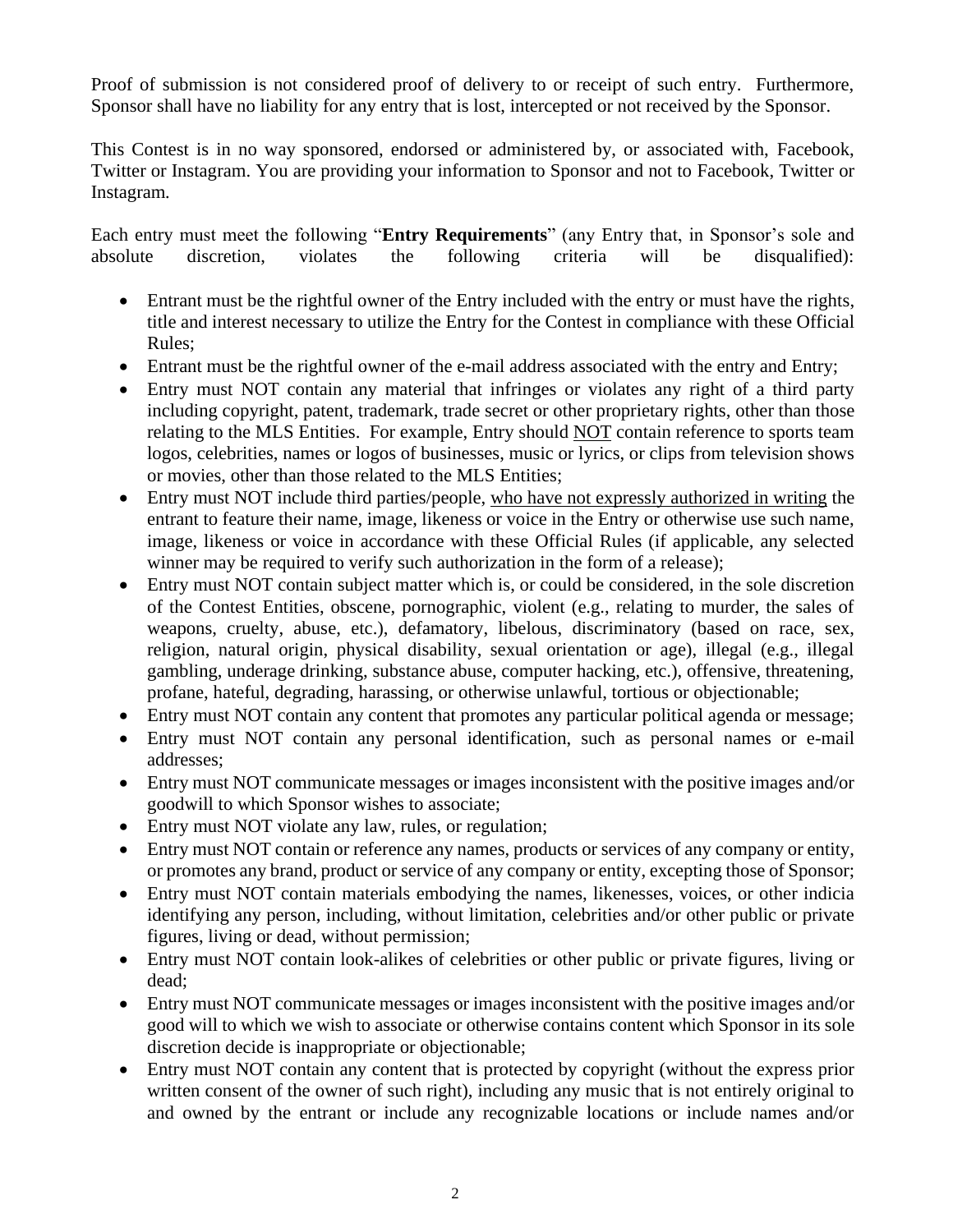descriptions of any copyrighted media production, including, without limitation, films, books, television programming, etc., or identifying descriptions of any media property; and

• Entry must NOT contain any derogatory references to any of the MLS Entities.

Note: Sponsor reserves the right, in its sole discretion, to disqualify any entry in the Contest if Sponsor views the Entry as potentially infringing or otherwise a violation or potential violation of a third party's rights or if it deems the Entry to be lacking in taste, quality, or to be otherwise objectionable. Sponsor reserves the right to waive the Entry Requirements in its reasonable discretion.

Entrants understand that they are posting their Entry at their sole risk. Sponsor is not responsible for any claims arising from the Entries, specifically including, but not limited to, claims for intellectual property infringement and privacy rights violations, as well as violations of the respective social media platform's terms and conditions.

**JUDGING:** A panel of two judges will judge all eligible entries received. Eligible entries will be judged on the following basis: (1) 25% based on the incorporation of the Twisted Tea beverage in the photo; (2) 25% based on Philadelphia Union team spirit as evidenced in the photo; (3) 25% based on creativity of the photo; and (4) 25% based on enthusiasm for the Philadelphia Union. On or about May 2, 2022 at 10am EST the entrant(s) who submitted the entry with the highest score based on the criteria stated above, as determined by the judges in their sole discretion, will be the winners of the Contest (each a "Winner", collectively, the "Winners") subject to verification of eligibility and compliance with the terms of these Official Rules. In the event of a tie, an additional, tie-breaking judging will determine the Winner from among the tied entries using the judging criteria outlined in paragraph 3 of this paragraph. Sponsor reserves the right to not award a prize if, in its sole discretion, it does not receive a sufficient number of eligible and qualified entries. The decisions of Sponsor are final and binding on all matters relating to this Contest.

**REPRESENTATIONS AND WARRANTIES:** By entering the Contest, each entrant agrees that his or her submission is an original work of authorship and he or she owns all right, title and interest in the entry as of the date of submission. If the entry contains any material or elements that are not owned by the entrant and/or which are subject to the rights of third parties, the entrant is responsible for obtaining and agrees that he or she has obtained, prior to submission of the entry, any and all releases and consents necessary to permit the use and exhibition of the entry by Sponsor and the MLS Entities in the manner set forth in these Official Rules, including, without limitation, name and likeness permissions from any person who appears in or is identifiable in the entry. If any identifiable person appearing in the entry is under the age of majority in his or her state or territory of residence, the parent or legal guardian of such person is required to provide permission. Sponsor reserves the right to require proof of these permissions in a form acceptable to Sponsor from any entrant at any time.

Sponsor reserves the right to disqualify any entry it deems to be inappropriate, not in keeping with Sponsor's image or that is otherwise not in compliance with these Official Rules, in its sole discretion, including but not limited to any entry that: (i) defames or invades the publicity rights or privacy of any person, living or deceased, or otherwise infringes upon any person's personal or property rights or any other third party rights; (ii) promotes illegal drugs, tobacco, firearms/weapons (or the use of any of the foregoing); promotes any activities that may appear unsafe or dangerous; promotes any particular political agenda or message; (iii) is sexually explicit, lewd, or suggestive; unnecessarily violent or derogatory of any ethnic, racial, gender, religious, professional or age group; profane or pornographic; contains nudity; (iv) is obscene or offensive; endorses any form of hate or hate group; (v) appears to duplicate any other submitted entries; (vi) contains trademarks, logos, or trade dress (such as costumes,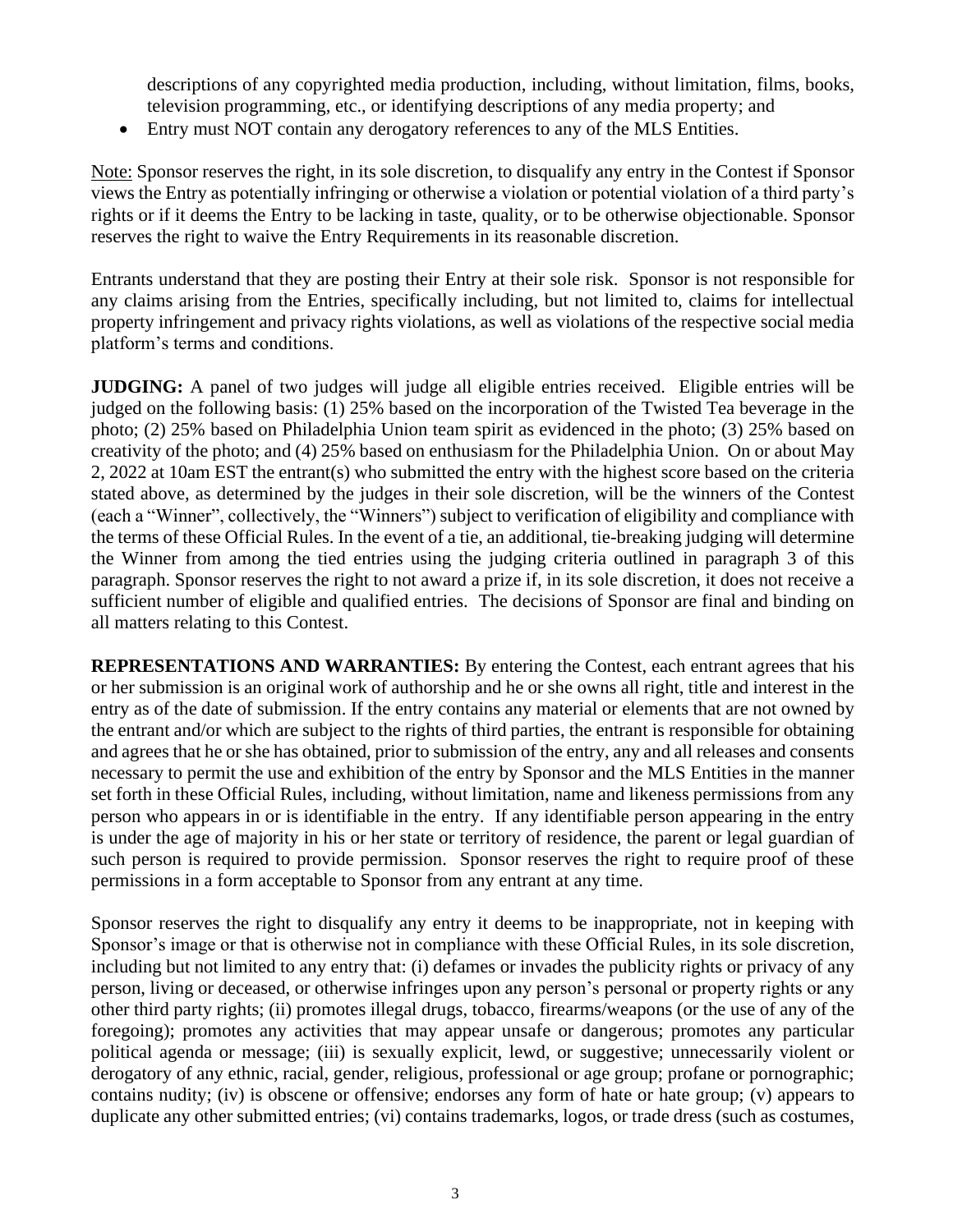distinctive packaging or building exteriors/interiors) owned by others, without permission; contains any personal identification, such as license plate numbers, personal names, email addresses or street addresses; (vii) contains copyrighted materials owned by others (including photographs, sculptures, paintings and other works of art or images published on or in websites, television, movies or other media), without permission; (viii) excepting those of Sponsor, contains or references any names, products or services of any company or entity, or promotes any brand, product or service of any company or entity; (ix) contains materials embodying the names, likenesses, voices, or other indicia identifying any person, including, without limitation, celebrities and/or other public or private figures, living or dead, without permission; (x) contains look-alikes of celebrities or other public or private figures, living or dead; (xi) communicates messages or images inconsistent with the positive images and/or good will to which we wish to associate or otherwise contains content which Sponsor in its sole discretion decide is inappropriate or objectionable; and/or; (xii) violates any law, rule or regulation.

**PUBLICATION AND ASSIGNMENT OF RIGHTS TO SUBMISSIONS:** By entering the Contest, entrants agree to assign all right, title, and interest, including copyright rights, in the entry to Sponsor and grant permission for Sponsor, the MLS Entities and their respective designees to publish or publicize all or part of their entry, including but not limited to entrant's name, likeness and photo, in whole or in part, for advertising, promotional and trade or other purposes in conjunction with this and similar promotions in any and all media now known or hereafter developed, worldwide in perpetuity, without notice or permission and without further compensation, except where prohibited by law.

**PRIZE(S):** A total of thirteen (13) prizes are available to be awarded (each, a "Prize").

- Three (3) first place Winners will each receive a prize pack that includes:
	- (i) two (2) tickets for Winner and one guest to attend the Philadelphia Union home game at Subaru Park scheduled to occur on May 14, 2022 (seats to be located in a suite);
	- (ii) one (1) parking pass for the Philadelphia Union home game at Subaru Park scheduled to occur on May 14, 2022 (the precise lot to be determined by Sponsor);
	- (iii) two (2) tickets for Winner and one guest to attend a VIP Tasting event in the Tunnel Club of Subaru Park that is scheduled to occur on Tuesday, June 21, 2022.

The Approximate Retail Value ("ARV") of each first place prize pack is \$672.00.

Ten (10) second place Winners will each receive a prize pack that includes two (2) tickets for Winner and one guest to attend a VIP Tasting event in the Tunnel Club of Subaru Park that is scheduled to occur on Tuesday, June  $21<sup>st</sup>$ , 2022.

The total ARV of all Prizes: \$4,016.00.

Transportation to/from Subaru Park is not included and is the sole responsibility of each Winner*.* Each Winner is fully responsible for any and all applicable federal, state, and local taxes (including income and withholding taxes). All costs and expenses associated with Prize acceptance and use not specified herein as being provided, including but not limited to lodging accommodations, any transportation costs, luggage fees, meals, gratuities and other expenses incurred by accepting the Prize are the sole responsibility of each Winner. All Prize details are at Sponsor's sole discretion. Winner's guest**(**s**)** must be of legal age of majority in their jurisdictions of residence, unless accompanied by his/her parent or legal guardian.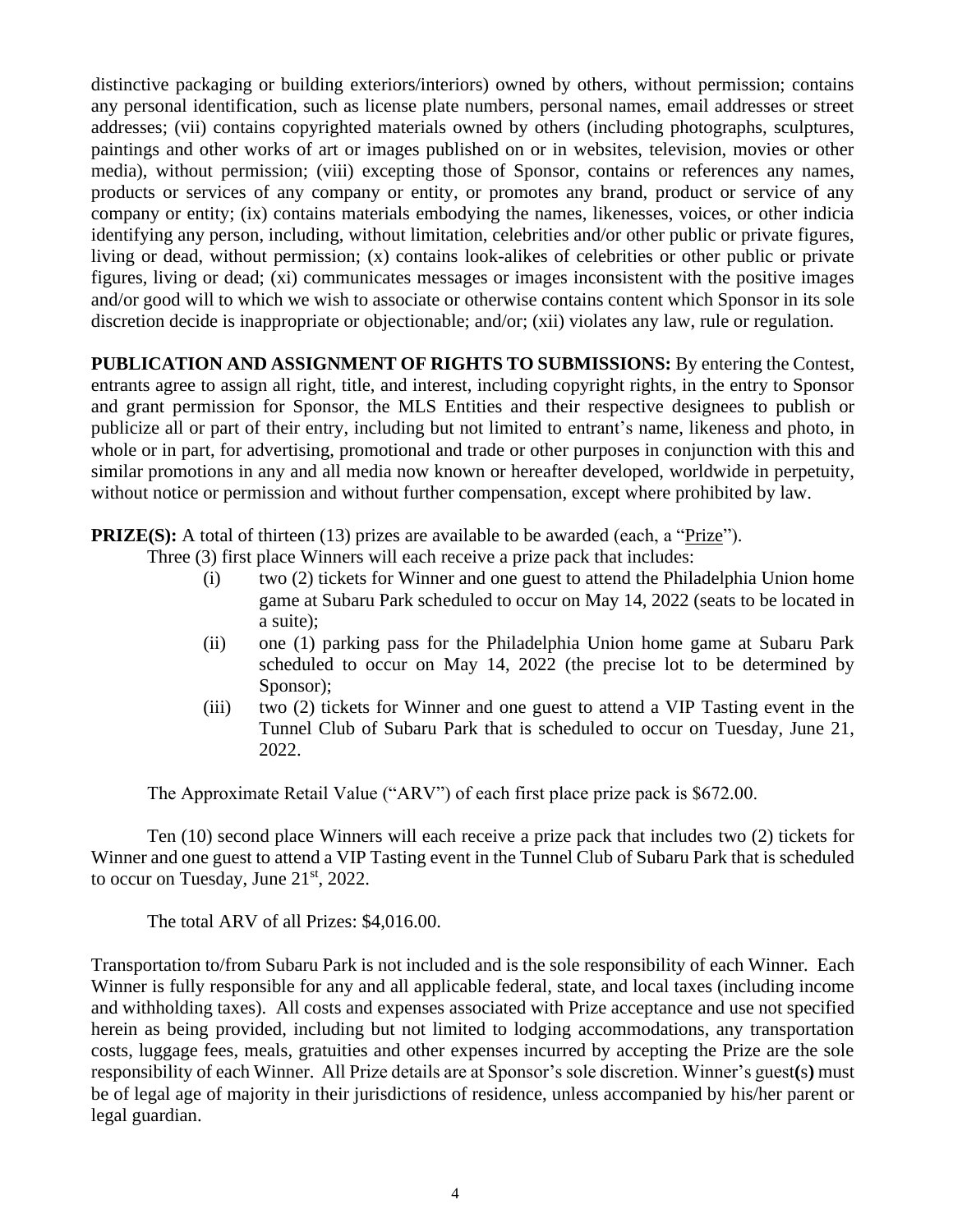The Prize is non-transferable and non-assignable, with no cash redemptions or substitutions except at Sponsor's sole and absolute discretion. Sponsor reserves the right to substitute the Prize (or portion thereof) with one of comparable or greater value, at its sole and absolute discretion. MLS game, event, and exhibition dates and times are determined in the sole discretion of MLS and/or the applicable MLS club, as applicable, and may be subject to change. Exact seat locations will be determined by Sponsor. The terms and conditions of the tickets awarded as prizes will govern in the event a game, event or exhibition, as defined by MLS, is not played due to weather, an Act of God, an act of terrorism, civil disturbance, work stoppage or any other reason. Winner and his/her guest(s) agree to comply with all applicable stadium regulations in connection with the Prize. Sponsor and the applicable MLS Entities reserve the right to remove or deny entry to Winner and/or his/her guest(s) who engage(s) in a nonsportsmanlike or disruptive manner, or with intent to annoy, abuse, threaten or harass any other person at any game, event or exhibition. Released Parties (as defined below) will not be responsible for weather, Acts of God, acts of terrorism, civil disturbances, work stoppage or any other event that may cause the cancellation or postponement of any MLS game, event or exhibition.

**WINNER NOTIFICATION:** Each potential winner must continue to comply with the Official Rules. Winning is contingent upon fulfilling all requirements. Each Winner will be notified by e-mail, mail and/or telephone (in the sole discretion of Sponsor and/or the applicable MLS Entity, as applicable) by the Sponsor. In the event that any Winner does not respond to any such notification within three (3) days of the date of issuance, a disqualification will result, the Prize will be forfeited and, at Sponsor's sole discretion and time permitting, an alternate Winner may be chosen from among all remaining eligible entries. Each Winner may be required to submit his/her valid social security number (if applicable) and/or other identification to Sponsor and will be required to execute, have notarized and return an Affidavit of Eligibility and Release of Liability and, unless prohibited by law, Release of Publicity, within five (5) days of date of issuance (collectively, "Prize Claim Documents"). A disqualification will result, the Prize will be forfeited and, at Sponsor's sole discretion and time permitting, an alternate Winner may be randomly selected from among all remaining eligible entries if all required documents are not properly executed and returned within the specified period of time. Refusal or return of such documents as non-deliverable or Winner's noncompliance with these Official Rules will also result in disqualification and forfeiture of the Prize and, at Sponsor's sole discretion and time permitting, may cause an alternate Winner to be selected from among all remaining eligible entries.

**WAIVER OF LIABILITY/PUBLICITY RELEASE:** By participating in the Contest and submitting an entry, each entrant agrees to (i) be bound by these Official Rules, including all entry requirements, and (ii) waive any and all claims or cause of action against the Sponsor, FC Pennsylvania the MLS Entities, and each of their respective parents, affiliated companies, subsidiaries, licensees, distributors, dealers, retailers, printers, representatives and advertising and promotion agencies, and any and all other companies associated with the Contest, and all of their respective officers, directors, employees, agents and representatives (collectively, "Released Parties") arising out of participation in the Contest or receipt or use of any Prize, including, but not limited to: (a) interrupted or unavailable network, server, Internet Service Provider ("ISP"), website, or other connections, availability or accessibility or miscommunications or failed computer, satellite, telephone or cable transmissions, lines, or technical failure or jumbled, scrambled, delayed, or misdirected transmissions or computer hardware or software malfunctions, failures or difficulties, or other errors or difficulties of any kind whether human, mechanical, electronic, computer, network, typographical, printing or otherwise relating to or in connection with the Contest, including, without limitation, errors or difficulties that may occur in connection with the administration of the Contest, the processing of entries, the announcement of the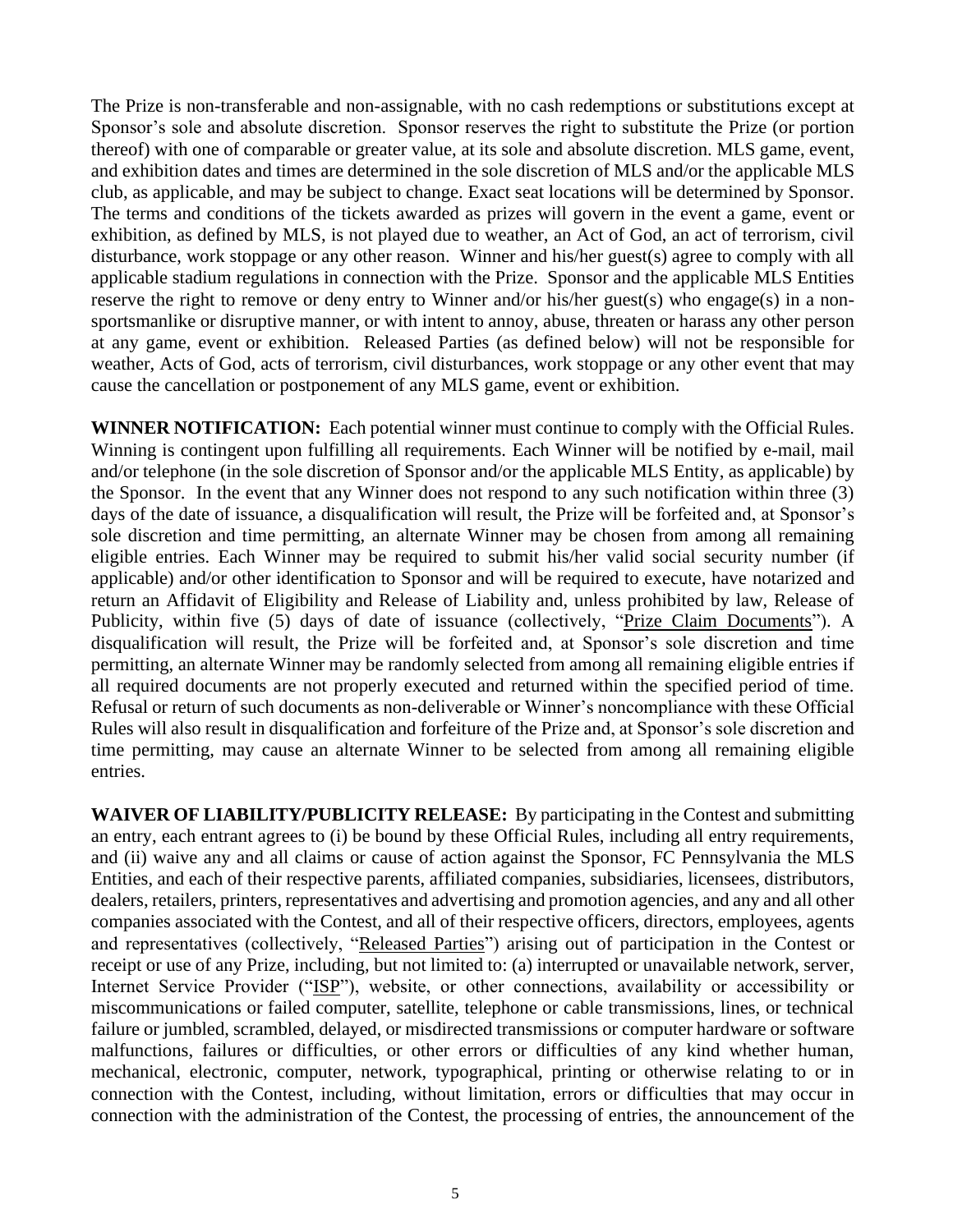Prize[s] or in any Contest-related materials, (b) incorrect or inaccurate information, whether caused by website users, tampering, hacking, or by any equipment or programming associated with or utilized in the Contest; (c) late, lost, stolen, incomplete, illegible, misdirected, damaged, garbled, delayed, or undelivered mail, inaccurate, postage-due or garbled entries, via e-mail or mail; (d) injury or damage to entrants' or to any other person's computer related to or resulting from participating in this Contest or downloading materials from or use of the website; (e) injury or damage to persons or property which may be caused, directly or indirectly, in whole or in part, from entrant's participation in the Contest or receipt of any prize (f) cancellation or postponement of any MLS game, event or exhibition; (g) any travel or activity related to the receipt or use of any Prize. Each Winner, by acceptance of Prize, grants to Sponsor, the MLS Entities and each of their respective designees the right to publicize such Winner's name, address (city and state of residence), photograph, voice and/or other likeness and prize information in any and all media now known or hereafter devised, throughout the world, in perpetuity, without additional compensation or consideration, notification or permission, unless prohibited by law.

**GENERAL CONDITIONS:** Entries generated by a script, macro or other mechanical or automated means or by any means which subvert the entry process will be disqualified. The Contest is a skill contest designed to increase consumer awareness of and interest in Philadelphia Union and MLS. This Contest may not be used for any form of gambling. In the event that the Contest is challenged by any legal or regulatory authority, Sponsor reserves the right to discontinue or modify the Contest, or to disqualify Participants residing in the affected geographic areas. In such event, Released Parties shall have no liability to any Participants who are disqualified due to such an action. Persons who tamper with or abuse any aspect of the Contest or website or attempt to undermine the legitimate operation of the Contest by cheating, deception or other unfair playing practices, or intend to annoy, abuse, threaten or harass any other entrant or Sponsor's representatives or who are in violation of these Official Rules, as solely determined by Sponsor, will be disqualified and all associated entries will be void. Any attempt to deliberately damage the content or operation of this Contest is unlawful and subject to legal action by the Sponsor, the MLS Entities and/or their respective agents. Sponsor and the MLS Entities shall have the sole right to disqualify any entrant for violation of these Official Rules or any applicable laws relating to the Contest, and to resolve all disputes in their sole discretion. Released Parties (i) make no warranty, guaranty or representation of any kind concerning any Prize, and (ii) disclaim any implied warranty. All disputes will be resolved under applicable U.S. laws in the County of New York, state of New York without giving effect to choice of law or conflicted law principles (whether of the state of New York, or any other jurisdiction), which would cause the application of the laws of any jurisdiction other than the state of New York. Sponsor's failure to enforce any terms of these Official Rules shall not constitute a waiver of that provision.

The Sponsor and the MLS Entities, as applicable, reserve the right, in their sole discretion, to cancel or suspend the Contest for any reason, including should virus, bugs, unauthorized human intervention, or other causes corrupt the administration, security, fairness, integrity or proper operation of the Contest. In the event of cancellation, Sponsor may elect to identify the Winner*[*s*]* and award the Prize*[*s*]* from among all non-suspect, eligible entries received up to the time of such cancellation.

**CAUTION: ANY ATTEMPT BY AN ENTRANT TO DELIBERATELY DAMAGE ANY WEBSITE OR UNDERMINE THE CONTENT OR LEGITIMATE OPERATION OF THIS CONTEST IS A VIOLATION OF CRIMINAL AND CIVIL LAWS, AND SHOULD SUCH AN ATTEMPT BE MADE, SPONSOR AND MLS WILL DISQUALIFY ANY SUCH ENTRANT, AND SPONSOR AND THE MLS ENTITIES RESERVE THE RIGHT TO SEEK DAMAGES (INCLUDING ATTORNEYS' FEES) AND OTHER REMEDIES FROM ANY SUCH ENTRANT TO THE FULLEST EXTENT PERMITTED BY LAW.**